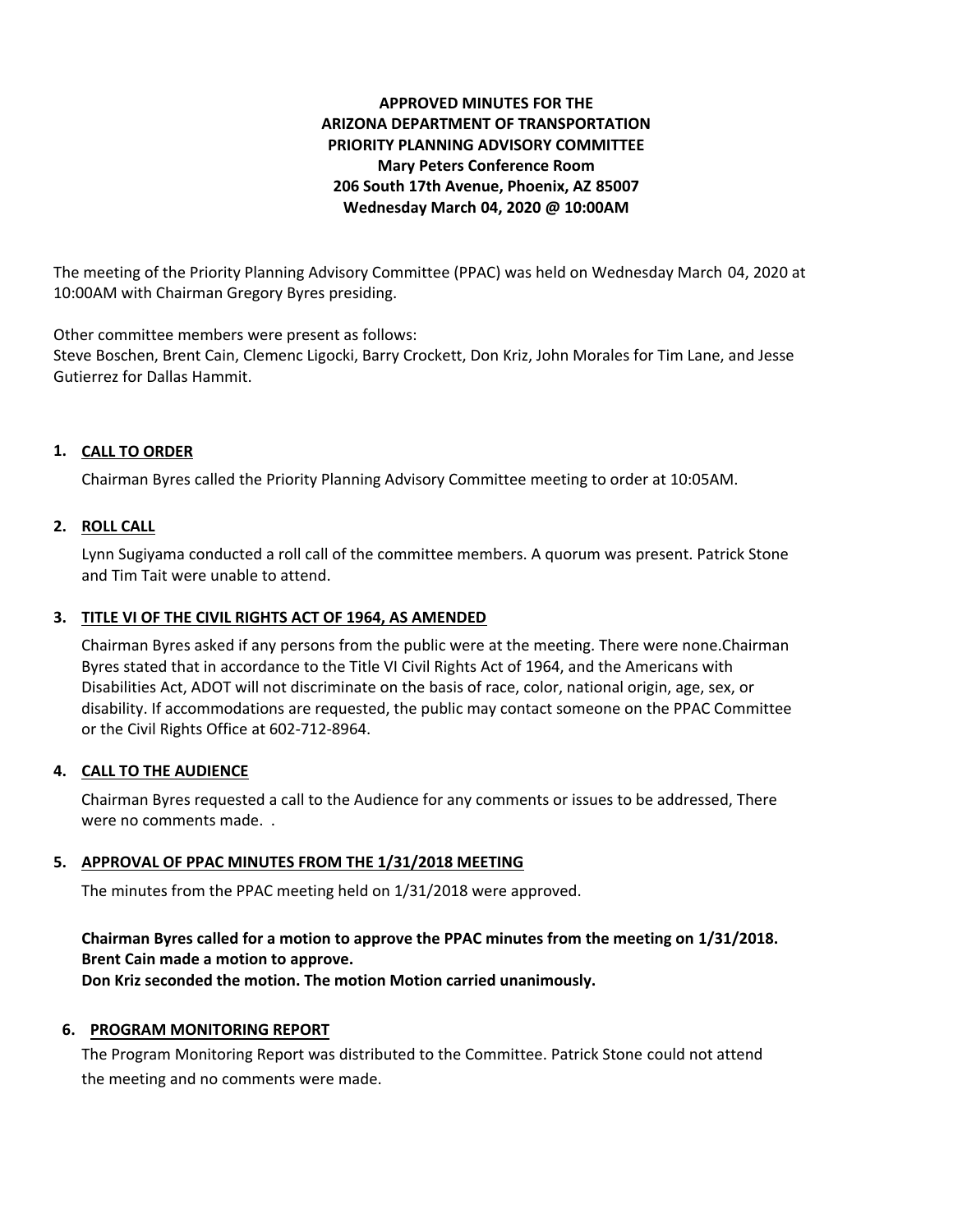## **FY 2020-2024 FIVE YEAR TRANSPORTATION FACILITIES CONSTRUCTION PROGRAM MODIFICATIONS - DISCUSSION AND POSSIBLE ACTION**

| 7-1 | Route & MP:                  | Statewide                                          |
|-----|------------------------------|----------------------------------------------------|
|     | <b>Project Name:</b>         | STATEWIDE HIGH FRICTION SURFACE TREATMENT - CURVES |
|     | <b>Type of Work: County:</b> | <b>DESIGN</b>                                      |
|     | District:                    | Statewide                                          |
|     | Schedule:                    | Statewide                                          |
|     | Project:                     |                                                    |
|     | <b>Project Manager:</b>      | TIP#: 101194                                       |
|     | <b>Program Amount: New</b>   | <b>Bahram Dariush</b>                              |
|     | <b>Program Amount:</b>       | \$154,000                                          |
|     | <b>Requested Action:</b>     | \$0                                                |
|     |                              | Delete project.                                    |

**Item 7-1 was presented by: Bahram Dariush Chairman called for a motion to approve Item 7-1. Jesse Gutierrez made the motion to approve. Brent Cain seconded the motion. Motion carried unanimously.**

| $7-2$ | Route & MP:                | Statewide                                          |
|-------|----------------------------|----------------------------------------------------|
|       | <b>Project Name:</b>       | STATEWIDE HIGH FRICTION SURFACE TREATMENT - CURVES |
|       | <b>Type of Work:</b>       | <b>CONSTRUCTION</b>                                |
|       | County:                    | Statewide                                          |
|       | District:                  | Statewide                                          |
|       | Schedule:                  | FY 2020                                            |
|       | Project:                   | TIP#: 101194                                       |
|       | <b>Project Manager:</b>    | Bahram Dariush                                     |
|       | <b>Program Amount:</b>     | \$500,000                                          |
|       | <b>New Program Amount:</b> | \$0                                                |
|       | <b>Requested Action:</b>   | Delete project                                     |

**Item 7-2 was presented by: Bahram Dariush Chairman called for a motion to approve Item 7-2. Jesse Gutierrez made the motion to approve. Brent Cain seconded the motion. Motion carried unanimously**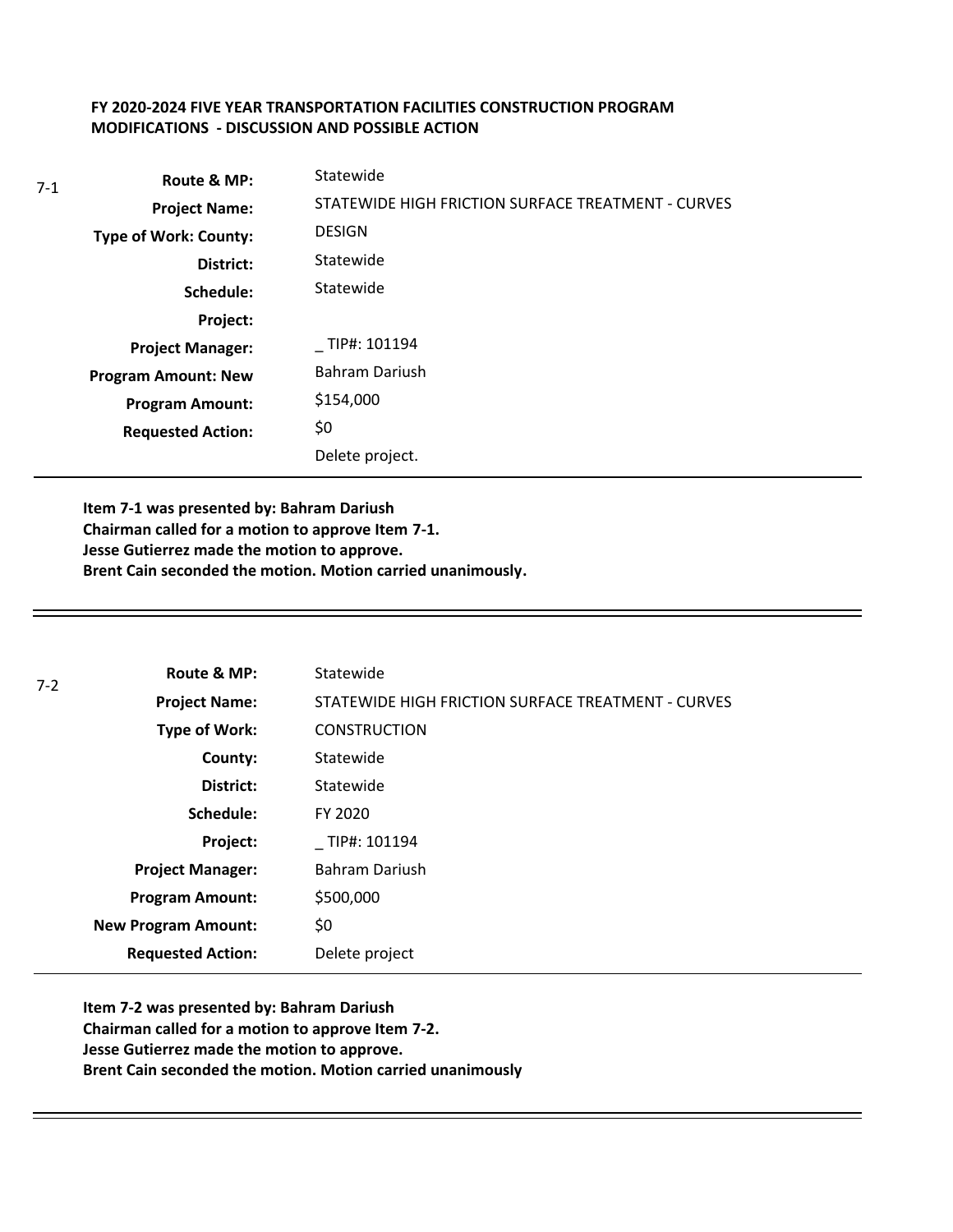| Route & MP:                | US 93 @ MP 198.0                 |
|----------------------------|----------------------------------|
| <b>Project Name:</b>       | TEGNER ST - WICKENBURG RANCH WAY |
| <b>Type of Work:</b>       | <b>CONSTRUCT DIVIDED HIGHWAY</b> |
| County:                    | Yavapai                          |
| District:                  | <b>Northwest</b>                 |
| Schedule:                  |                                  |
| Project:                   | F003101D TIP#: 8373              |
| <b>Project Manager:</b>    | Craig Regulski                   |
| <b>Program Amount:</b>     | \$4,006,000                      |
| <b>New Program Amount:</b> | \$4,315,000                      |
| <b>Requested Action:</b>   | Increase design budget.          |

**Item 7-3 was presented by: Jennifer Acuna Chairman called for a motion to approve Item 7-3. Brent Cain made the motion to approve. Steve Boschen seconded the motion. Motion carried unanimously**

| $7-4$ | Route & MP:                | I-19 @ MP 21.0          |
|-------|----------------------------|-------------------------|
|       | <b>Project Name:</b>       | TUBAC - WEST ARIVACA RD |
|       | <b>Type of Work:</b>       | PAVEMENT REHABILITATION |
|       | County:                    | Santa Cruz              |
|       | District:                  | Southcentral            |
|       | Schedule:                  |                         |
|       | Project:                   | H893501C TIP#: 6707     |
|       | <b>Project Manager:</b>    | Derek Boland            |
|       | <b>Program Amount:</b>     | \$0                     |
|       | <b>New Program Amount:</b> | \$31,000,000            |
|       | <b>Requested Action:</b>   | Establish new project.  |

**Item 7-4 was presented by: Derek Boland Chairman called for a motion to approve Item 7-4. Steve Boschen made the motion to approve. Jesse Gutierrez seconded the motion. Motion carried unanimously**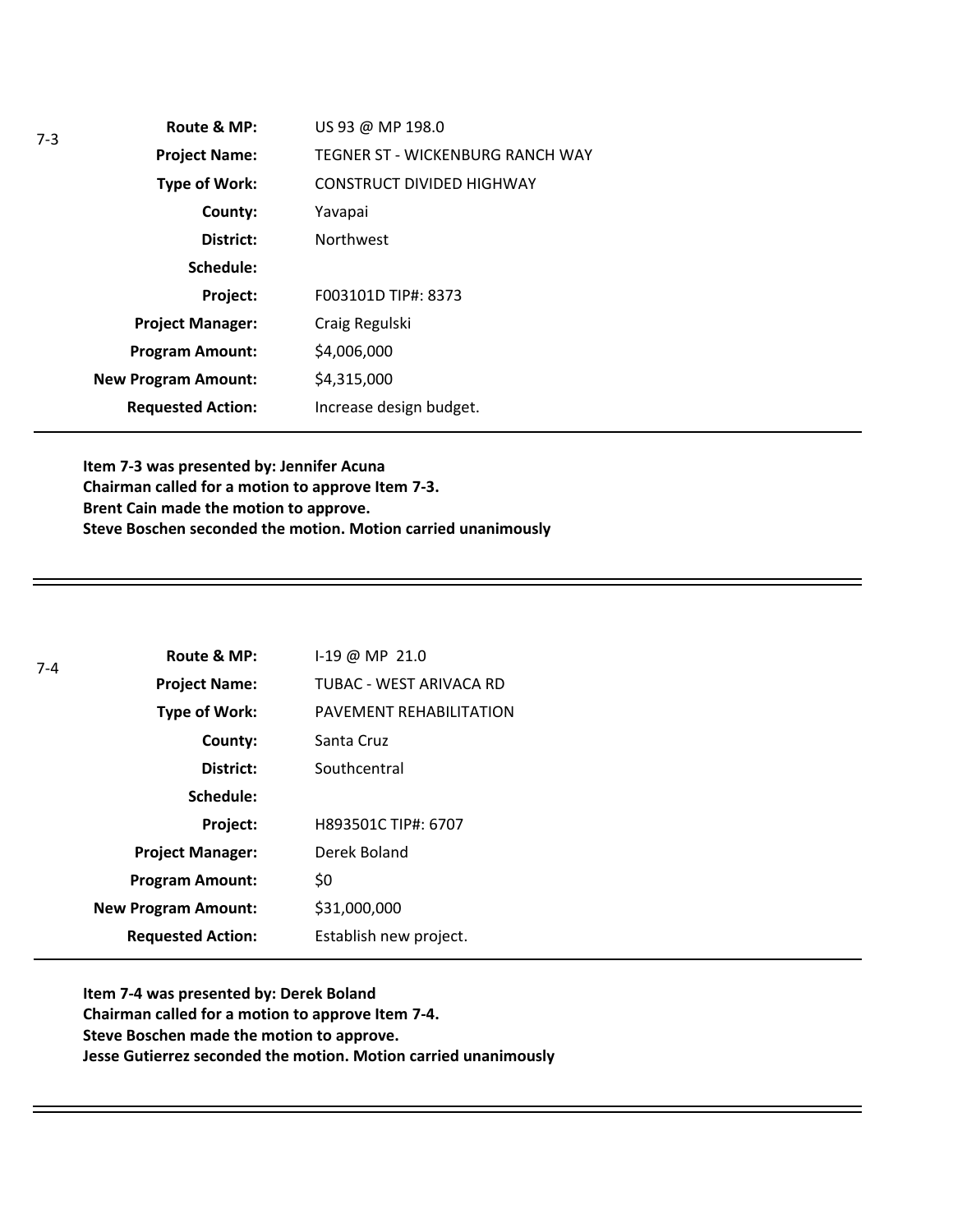| Route & MP:                | US 191 @ MP 450.5                            |
|----------------------------|----------------------------------------------|
| <b>Project Name:</b>       | US 191; MP 450.5 - MP 453.0, NORTH OF CHINLE |
| <b>Type of Work:</b>       | SHOULDER WIDENING                            |
| County:                    | Apache                                       |
| District:                  | <b>Northeast</b>                             |
| Schedule:                  | FY 2020                                      |
| Project:                   | F019301C TIP#: 100328                        |
| <b>Project Manager:</b>    | Jennifer Acuna                               |
| <b>Program Amount:</b>     | \$2,438,000                                  |
| <b>New Program Amount:</b> | \$0                                          |
| <b>Requested Action:</b>   | Delete Project.                              |

**Item 7-5 was presented by: Jennifer Acuna**

**Chairman called for a motion to approve Item 7-5.**

**Steve Boschen made the motion to approve.**

**Barry Crockett seconded the motion. Motion carried unanimously**

**Discussion followed that there will be four HSIP projects that will be bundled together. The strategy is to have this project programmed in FY 2022. However Chairman Byers and Steve Boschen asked if there is capacity in the next Five Year Program to program the projects in FY 2021.** 

| 7-6 | Route & MP:                | Statewide                                    |
|-----|----------------------------|----------------------------------------------|
|     | <b>Project Name:</b>       | Arizona Crash Information System Enhancement |
|     | Type of Work:              | Develop Crash Diagram Report                 |
|     | County:                    |                                              |
|     | District:                  |                                              |
|     | Schedule:                  |                                              |
|     | Project:                   | M714801X TIP#: 101675                        |
|     | <b>Project Manager:</b>    | Saroja Devarakonda                           |
|     | <b>Program Amount:</b>     | \$0                                          |
|     | <b>New Program Amount:</b> | \$300,000                                    |
|     | <b>Requested Action:</b>   | Establish a new project.                     |

**Item 7-6 was presented by: Saroja Devarakonda Chairman called for a motion to approve Item 7-6. Steve Boschen made the motion to approve. Jesse Gutierrez seconded the motion. Motion carried unanimously**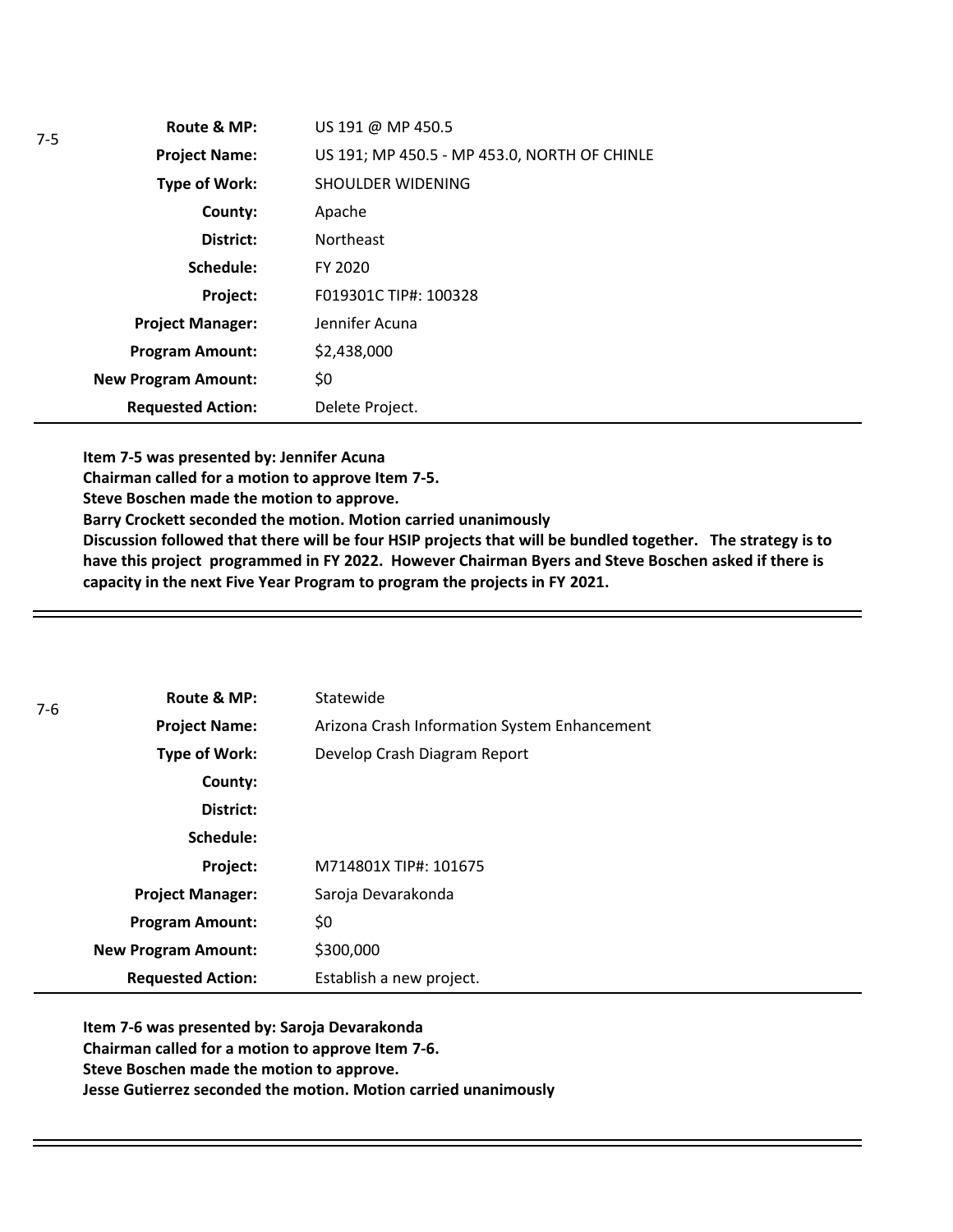| Route & MP:                | SR 260 @ MP 282.0                 |
|----------------------------|-----------------------------------|
| <b>Project Name:</b>       | RIM ROAD - GIBSON ROAD, SEGMENT I |
| Type of Work:              | SHOULDER WIDENING                 |
| County:                    | Coconino                          |
| District:                  | Northcentral                      |
| Schedule:                  | FY 2020                           |
| Project:                   | H824501C TIP#: 7880               |
| <b>Project Manager:</b>    | <b>Trent Kelso</b>                |
| <b>Program Amount:</b>     | \$7,500,000                       |
| <b>New Program Amount:</b> | \$0                               |
| <b>Requested Action:</b>   | Delete project.                   |

7-7

**Item 7-7 was presented by: Trent Kelso Chairman called for a motion to approve Item 7-7. Jesse Gutierrez made the motion to approve. Steve Boschen seconded the motion. Motion carried unanimously**

| $7-8$ | Route & MP:                | SR 366 @ MP 118.0                          |
|-------|----------------------------|--------------------------------------------|
|       | <b>Project Name:</b>       | Coronado NF Bdry - Grant Ck (ER)           |
|       | Type of Work:              | RESTORE ROADWAY, DRAINAGE & ROCKFALL FENCE |
|       | County:                    | Graham                                     |
|       | District:                  | Southeast                                  |
|       | Schedule:                  |                                            |
|       | Project:                   | F019101C TIP#: 100292                      |
|       | <b>Project Manager:</b>    | Tricia Brown                               |
|       | <b>Program Amount:</b>     | \$0                                        |
|       | <b>New Program Amount:</b> | \$7,600,000                                |
|       | <b>Requested Action:</b>   | Establish construction project.            |

**Item 7-8 was presented by: Tricia Brown Chairman called for a motion to approve Item 7-8. Barry Crockett made the motion to approve. Steve Boschen seconded the motion. Motion carried unanimously**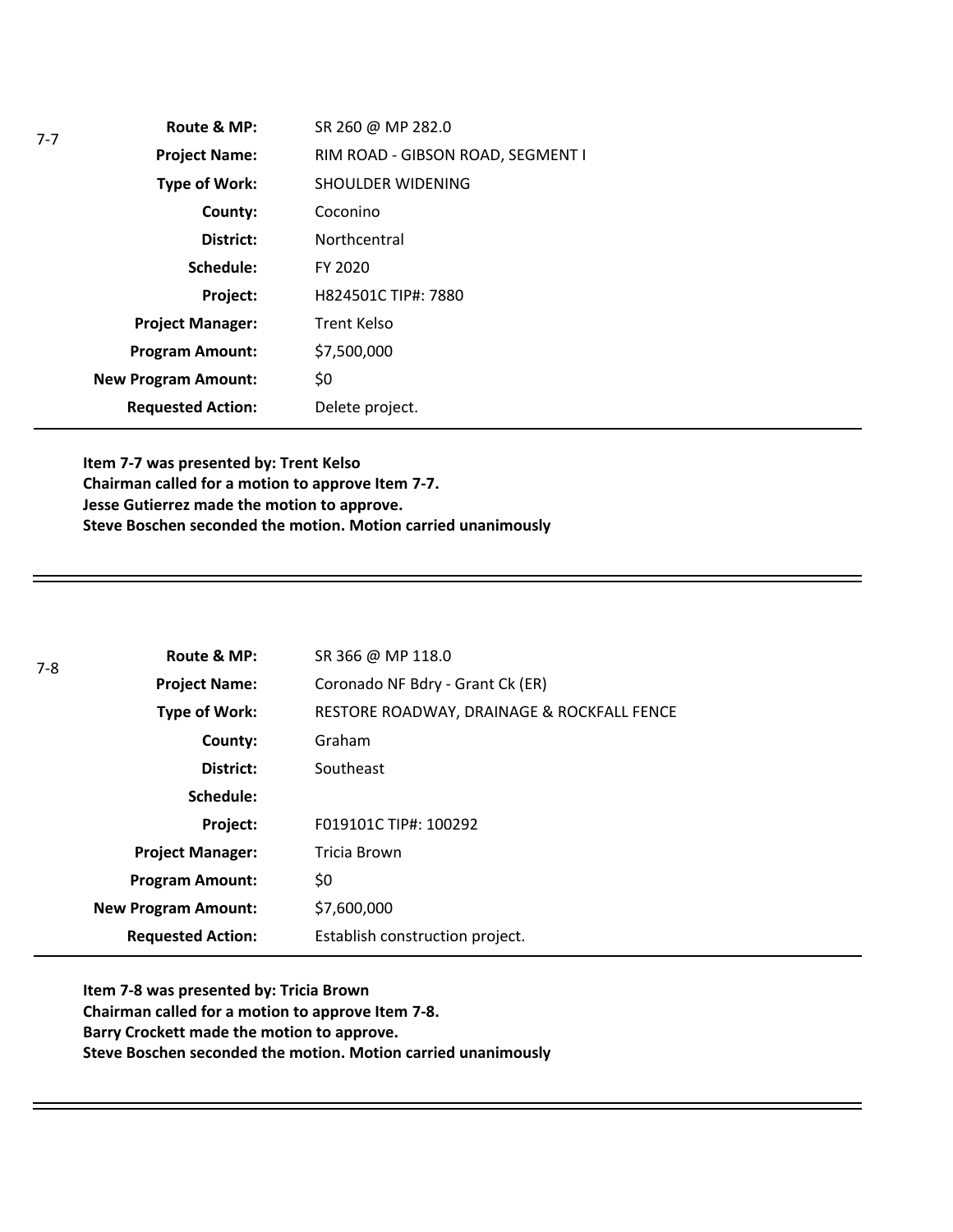GRANT MANAGER: Lisa Yahraus

8-1 AIRPORT NAME: Grand Canyon Nation Park Airport REQUESTED ACTION: New Project. Reconstruct Airport Access Road System and Main Terminal Restroom Renovation

> **Item 8-1 was presented by: Lisa Yahraus Chairman called for a motion to approve Item 8.1. Steve Boschen made the motion to approve. Jesse Gutierrez seconded the motion. Motion carried unanimously.**